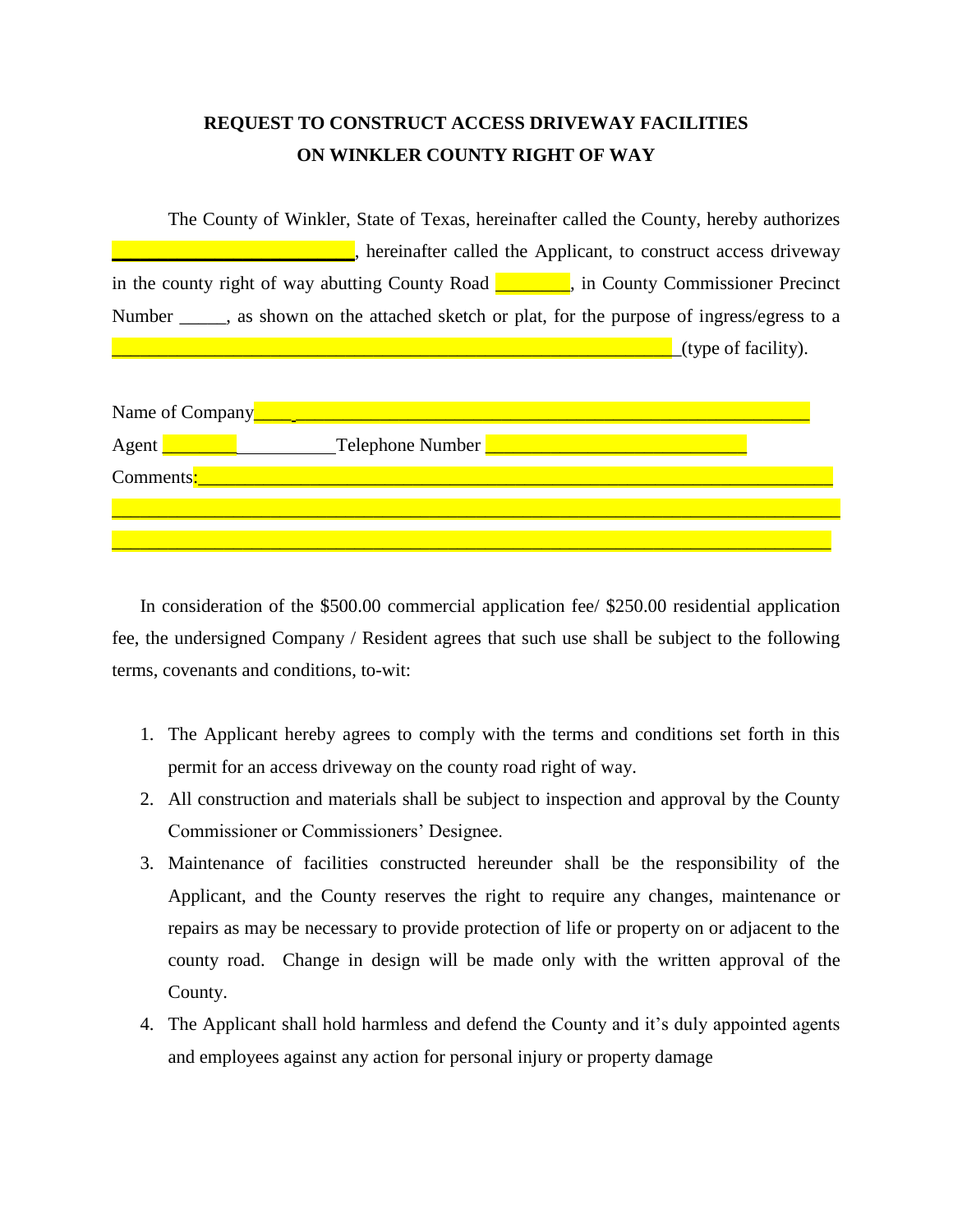- 5. Except for regulatory and guide signs at county roads, the Applicant shall not erect any sign on or extending over any portion of the county right of way, and vehicle service fixtures such as fuel pumps, vendor stands or tanks shall be located at least twelve (12) feet from the right of way line to ensure that any vehicle services from these fixtures will not be in the county right of way.
- 6. The County reserves the right to require a new access driveway permit in the event of a material change in driveway traffic volume or vehicle types.
- 7. This permit will become null and void if the above referenced driveway facilities are not constructed within ninety (90) days from the issuance date of this permit.
- 8. Applicant shall have all underground utilities marked by contacting Texas Excavation Safety System at Dig-Tess (800) 344-8377 prior to installation. Installation will not occur unless markers are present.
- 9. Applicant agrees to repair county road to the same condition as existed prior to commencement of the work on the roadway. Said driveway access will be paved with asphalt by applicant and signage put in place to advise vehicles to stop before entering county road.
- 10. Applicant will indemnify County against all losses, damages, liabilities, expenses or cost incurred or made by County as the necessary result of actions, suits or proceedings from any negligence in the performance of work in connection herewith for any defect in the roadway as a result of the work done be Applicant or its agents, employees and assigns.
- 11. In the event it becomes necessary after the date of this agreement for the said County roadway to be widened, Applicant will indemnify County for all expenses and costs in connection therewith for adjusting, lowering, deepening and casing said driveway in the County roadway.
- 12. In the event that any of the cut sections of the identified County road should sink or drop within a five (5) year period after that above-mentioned repair of such section, the Applicant will indemnify County for all costs incurred in connection with the adjustment and repair of such damaged sections.
- 13. It is further understood that no work will be done under this permit until written approval from the County has been received by the Applicant, and that the offices of the Winkler